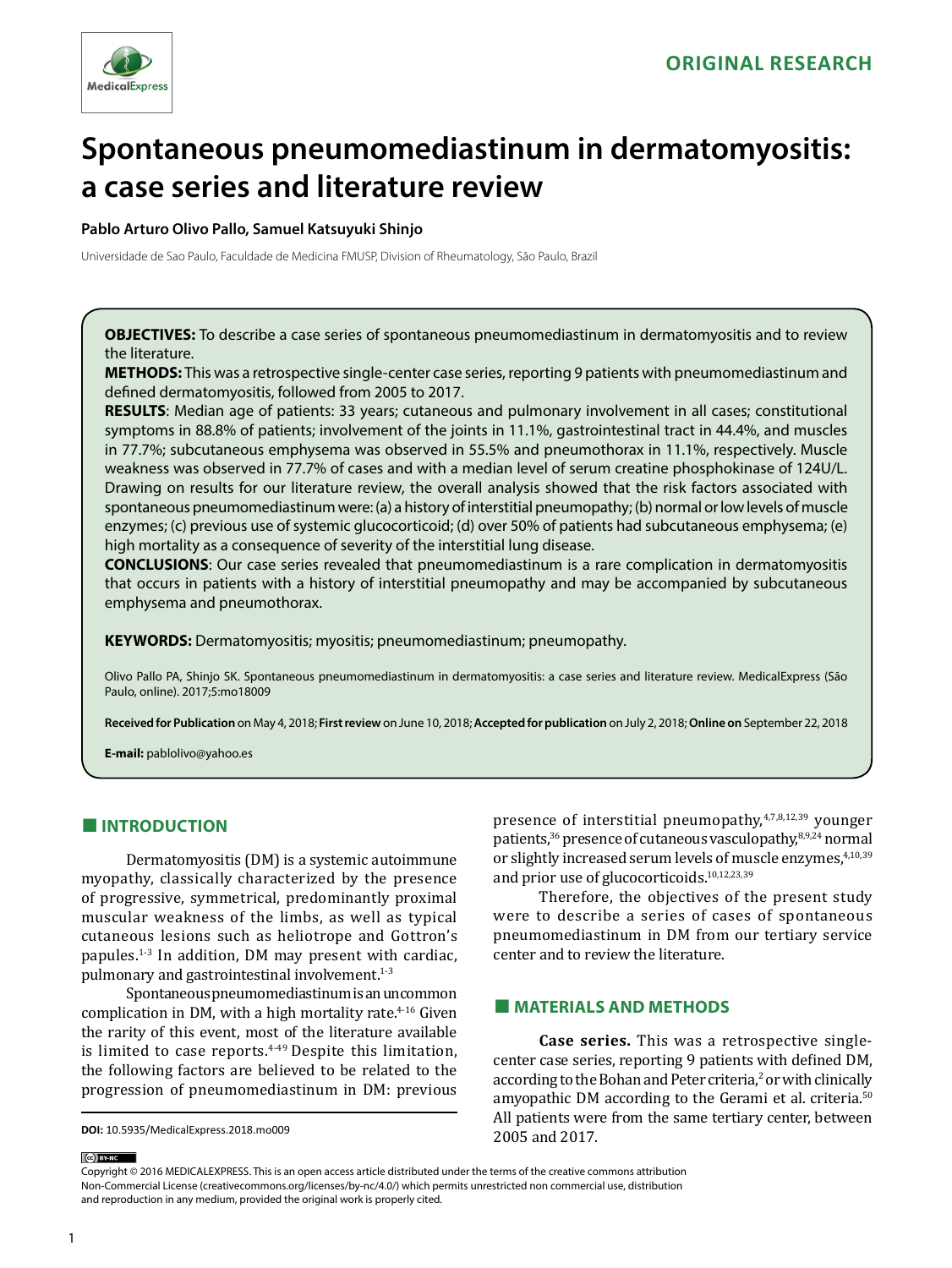The study was approved by the local Ethics Committee.

The exclusion criteria used were: patients with DM concomitant with other associated systemic autoimmune diseases (overlaps); occurrence of neoplasms, pulmonary infections (i.e., tuberculosis, aspergilloma) or chronic obstructive pulmonary disease.

The following data on the eligible patients were evaluated from electronic medical records, with prestandardized and parameterized information related to the initial diagnostic investigation and follow-up of patients exhibiting clinical/laboratory-confirmed activity:

- Demographic data: current age; age at disease diagnosis; time between diagnosis and symptoms onset; sex; ethnicity
- Clinical manifestations: constitutional symptoms (fever and weight loss); heliotrope; Gottron's sign/papules; facial rash; "V-neck" sign; "shawl" sign; periungual hyperemia; vasculitis; calcinosis; ulcers; mechanic's hands; muscle weakness in upper and lower limbs (muscle strength determined according to the Medical Research Council recommendations<sup>51</sup>), joint involvement, gastrointestinal tract (high dysphagia, vasculitis) and pulmonary involvement (dyspnea: moderate to mild exertion, accompanied by abnormalities on pulmonary images); and cutaneous crackling (subcutaneous emphysema)
- Abnormalities on pulmonary computer tomography images: interstitial pneumopathy, pulmonary fibrosis, pneumothorax, subcutaneous emphysema and pneumomediastinum

Serum levels of muscle enzymes in blood samples collected routinely for medical consultation: creatine phosphokinase (reference value: 32 - 294 U/L) and aldolase (1.0 - 7.5 U/L), determined by the automated kinetic method.

For the analysis of myositis-specific autoantibodies, the serum samples collected at the time of the initial investigation of the disease from patients exhibiting clinical-laboratory activity were aliquoted and stored at -20ºC. The identification of the anti-Mi-2 autoantibodies was carried out with the Myositis Profile Euroline Blot test kit (Euroimmun, Lübeck, Germany) using the manufacturer's protocol. Positivity of the reaction was defined according to previous studies.<sup>52</sup> Identification of the anti-MDA-5 autoantibody was performed by the Enzyme-Linked Immunosorbent Assay (ELISA) method, using the recombinant MDA-5 protein and the anti-MDA-5 monoclonal antibody (MyBioSource, CA, USA). The positivity of the reaction was defined according to previous studies.<sup>53</sup>

Disease activity was defined as the presence of clinical manifestations (i.e., cutaneous lesions and/or muscular changes: objective muscular weakness of limbs) and biochemical changes (increase in serum muscle enzymes), without an apparent cause. Complete clinical response was

defined as a period of 6 consecutive months without evidence of disease activity, and with the use of glucocorticoids and/ or immunosuppressants. Clinical remission was defined as a period of 6 consecutive months without evidence of disease activity, and without glucocorticoid and immunosuppressant use over the period.

**Literature Review.** We conducted literature searches in electronic databases. The search was carried out in December 2017, based on the descriptors with the following keywords in English, Spanish, Portuguese, French or Italian: "DM", "pneumomediastinum", "mediastinal emphysema". The keywords were combined with the Boolean operators "AND" and "OR" and adapted for each database as required. In addition, the reference list of each retrieved article was reviewed manually. The following inclusion criteria were adopted: no chronological limit, original articles, case reports, and case series. We excluded abstracts of conferences, monographies, theses and dissertations, articles related to other myopathies (i.e., muscular dystrophies, metabolic myopathies, and neuromuscular diseases) and letters to the Editor with commentaries from a review. In addition, for articles reporting pneumomediastinum in other myopathies and collagenopathies, only patients with DM were considered in the analysis. The search led to the retrieval of 46 articles with case reports.<sup>4-49</sup>

**Statistical analysis**. The Kolmogorov-Smirnov test was used to evaluate the distribution of each of the continuous variables. The results were presented as mean ± standard deviation for continuous variables and number (%) for categorical variables. The median (minimum - maximum) values were calculated for continuous variables that did not have a normal distribution.

#### **■ RESULTS**

We evaluated 9 DM patients with pneumomediastinum. The general characteristics of the patients are shown in Table 1. Two of these patients had clinically amyopathic DM (# 8 and # 9).

The median age of patients was 33.0 (20.0 - 57.0) years, with predominance of males and Caucasians. The median time between diagnosis and symptom onset was 3.0 (2.0 - 24.0) months. The median follow-up time was 7.0 (0.2 - 15.0) years.

Constitutional symptoms were present in 8 (88.8%) of the patients. Cutaneous involvement was present in all cases, involvement of joints in 1 (11.1%), gastrointestinal tract in 4 (44.4%), pulmonary in 9 (100%) and muscles in 7 (77.7%) patients. Subcutaneous emphysema was observed in 5 (55.5%) and pneumothorax in 1 (11.1%) patient, respectively.

The most prevalent skin lesions were cuticle hypertrophy and periungual hyperemia (100%), followed by Gottron's papules (88.8%), heliotrope (88.8%), facial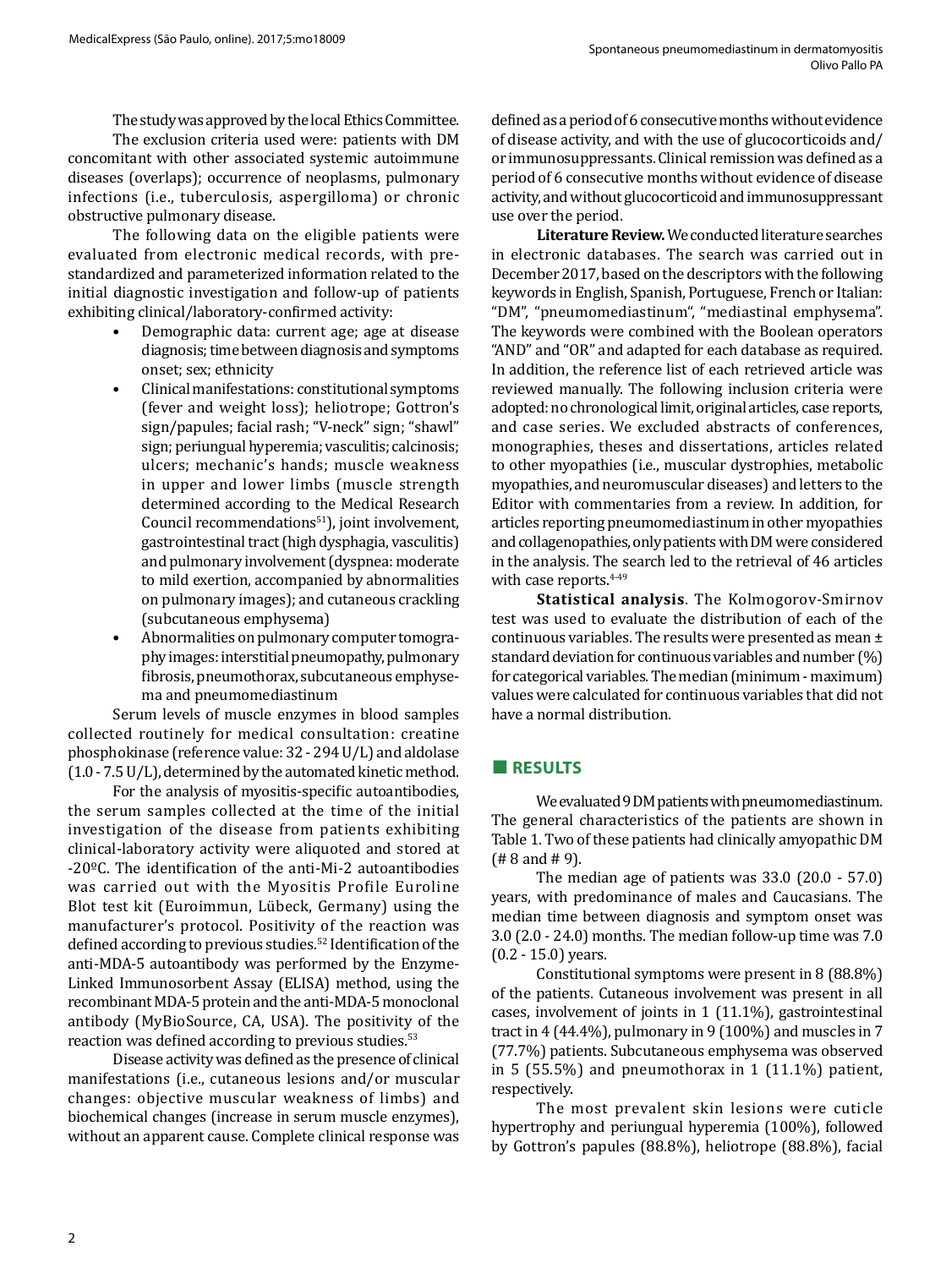**Table 1.** Demographic, clinical, laboratory, and disease progression features and complementary exams of the 9 patients with dermatomyositis and pneumomediastinum.

|                                     | $\mathbf{1}$ | $\overline{2}$ | 3         | 4         | 5         | 6         | $\overline{7}$                   | 8              | 9         |
|-------------------------------------|--------------|----------------|-----------|-----------|-----------|-----------|----------------------------------|----------------|-----------|
| Age (years)                         | 46           | 20             | 39        | 57        | 31        | 28        | 27                               | 33             | 45        |
| Sex                                 | M            | F              | F         | F         | M         | M         | M                                | M              | M         |
| Ethnicity                           | C            | C              | AB        | C         | C         | C         | AB                               | AB             | C         |
| Time: diagnosis - symptoms (months) | 24           | 2              | 3         | 8         | 4         | 3         | 3                                | $\overline{2}$ | 2         |
| Follow-up time (years)              | 15           | $\overline{7}$ | 8         | 0.2       | 8         | 2         | 8                                | 0.2            | 1.5       |
| Constitutional symptoms             | $+$          | $+$            |           | $+$       | $+$       | $^{+}$    | $\pm$                            | $+$            | $+$       |
| Cutaneous involvement               |              |                |           |           |           |           |                                  |                |           |
| Heliotrope                          | $^{+}$       | $\ddot{}$      |           | $^{+}$    | $\ddot{}$ | $+$       | $\ddot{}$                        | $+$            | $+$       |
| Gottron's sign or papules           | $^{+}$       | $+$            | $\ddot{}$ | $\ddot{}$ | $^{+}$    | $\ddot{}$ | $^{+}$                           | $\ddot{}$      |           |
| Facial rash                         | $^{+}$       | $\ddot{}$      |           | $\ddot{}$ | $^{+}$    | $\ddot{}$ | $+$                              | $\ddot{}$      | $+$       |
| "V-neck" sign                       | $^{+}$       | $\ddot{}$      |           | $\ddot{}$ |           | $\ddot{}$ |                                  | $\ddot{}$      | $^+$      |
| Shawl Sign                          |              | $\ddot{}$      |           | $\pm$     |           | $^{+}$    |                                  |                |           |
| Periungual hypertrophy              | $^{+}$       | $+$            | $^{+}$    | $\ddot{}$ | $^{+}$    | $^{+}$    | $^{+}$                           | $\ddot{}$      | $^{+}$    |
| <b>Vasculitis</b>                   | $^{+}$       | $\ddot{}$      |           | $\ddot{}$ |           |           | $\ddot{}$                        |                | $\pm$     |
| Ulcers                              | $^{+}$       | $^{+}$         |           | $^{+}$    | $^{+}$    |           | $^{+}$                           |                |           |
| Calcinosis                          |              |                |           |           | $^{+}$    |           |                                  |                |           |
| Joint involvement                   | $^{+}$       |                |           |           |           |           |                                  |                |           |
| Gastrointestinal tract involvement  |              | $+$            |           | $\ddot{}$ |           | $\ddot{}$ | $\begin{array}{c} + \end{array}$ |                |           |
| Pulmonary involvement               |              |                |           |           |           |           |                                  |                |           |
| Dyspnea                             | $^{+}$       | $^{+}$         | $\ddot{}$ | $^{+}$    | $^{+}$    | $\ddot{}$ | $\ddot{}$                        | $\ddot{}$      | $\ddot{}$ |
| Interstitial pneumopathy            | $+$          | $+$            | $+$       | $+$       | $+$       | $^{+}$    | $+$                              | $+$            | $\ddot{}$ |
| Pulmonary fibrosis                  | $\ddot{}$    |                | $^{+}$    | $^{+}$    | $^{+}$    |           | $+$                              |                |           |
| Muscular strength                   |              |                |           |           |           |           |                                  |                |           |
| <b>Upper limbs</b>                  | IV           | $\mathbf{III}$ | IV        | IV        | IV        | IV        | Ш                                | $\mathsf{V}$   | $\vee$    |
| Lower limbs                         | IV           | III            | IV        | IV        | IV        | IV        | III                              | V              | $\vee$    |
| Initial CPK (U/L)                   | 170          | 3031           | 674       | 41        | 120       | 65        | 190                              | 124            | 120       |

CPK: creatine phosphokinase; F: female; M: male; C: Caucasian; AB: Afro-Brazilian

All patients were anti-MDA-5 and anti-Mi-2 negative.

rash (88.8%), vasculitis (55.5%), digitalis ulcers (33.3%), and calcinosis (11.1%).

Regarding pulmonary involvement, all patients had dyspnea associated with the presence of interstitial pneumopathy. In addition, 4 of the 9 patients also had pulmonary fibrosis.

With the exception of two patients (# 8 and # 9), all had limb muscle weakness, with a median serum CPK level of 124 (93 - 432) U/L.

Anti-Mi-2 and anti-MDA-5 autoantibodies were absent in all cases.

At discharge, all patients received oral prednisone. Pulse therapy with methylprednisolone (1 g / day, for 3 consecutive days) and human intravenous immunoglobulin (2 g / kg, divided over 2 consecutive days) were administered in 4 and 6 of the 9 patients, respectively.

During outpatient follow-up, patients received several types of immunosuppressant drugs (Table 2).

At study endpoint, two patients exhibited disease activity and died (pneumomediastinum complications: pulmonary infection and acute respiratory failure). Four patients had complete clinical response and three had complete remission of the disease.

Clinical features and mortality factors are displayed in Tables A and B in Annex 1.

# **■DISCUSSION**

In the present study, 9 consecutive patients with DM and pneumomediastinum were evaluated. All cases were associated with the presence of interstitial pneumopathy.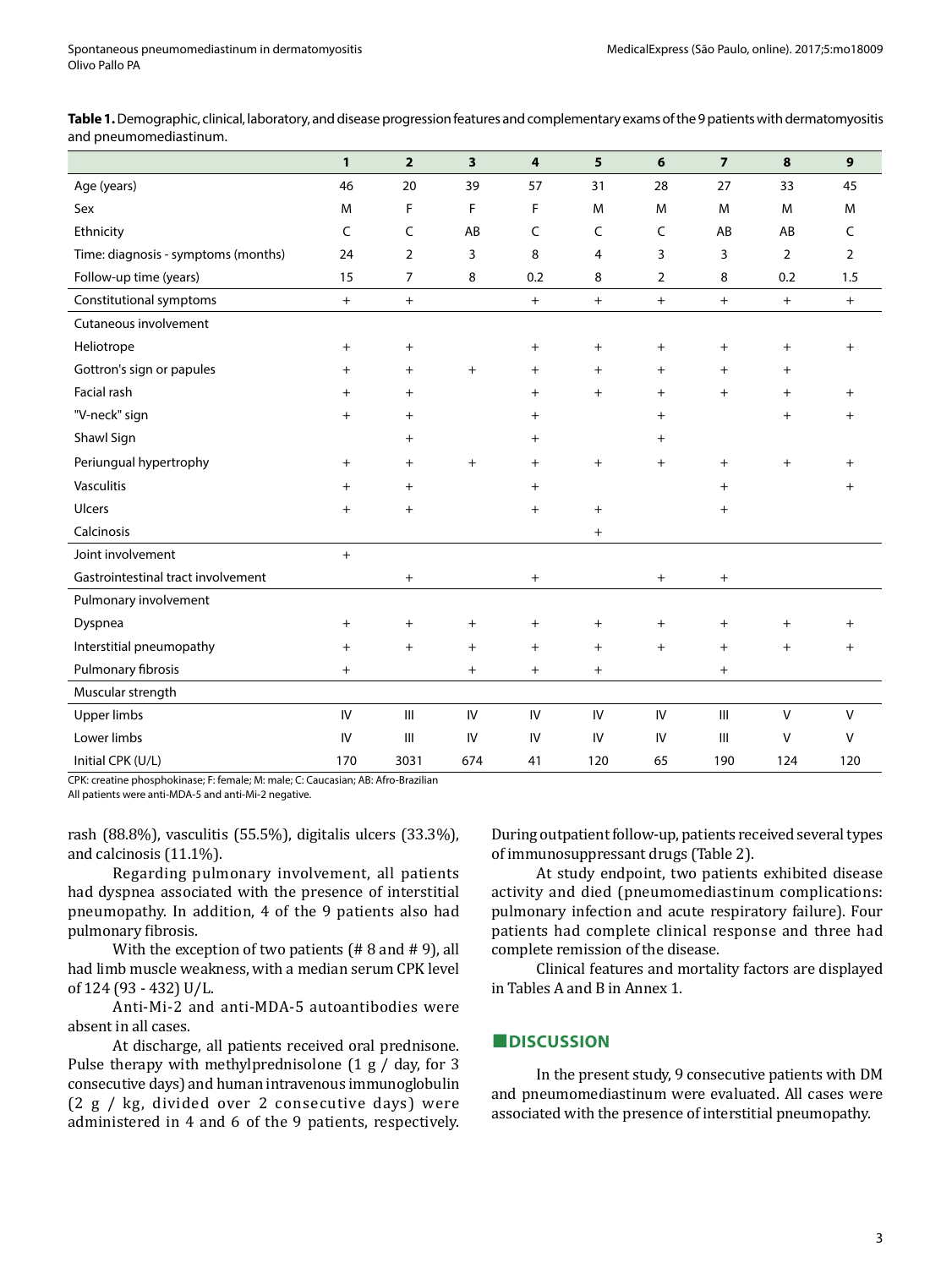| Table 2. Drug treatment and clinical progression of the 9 patients with dermatomyositis and pneumomediastinum. |  |  |  |
|----------------------------------------------------------------------------------------------------------------|--|--|--|
|----------------------------------------------------------------------------------------------------------------|--|--|--|

|                                       | $\mathbf{1}$ | $\overline{2}$ | 3         | 4         | 5 <sup>5</sup> | 6      | $\overline{7}$ | 8         | $\mathbf{9}$   |
|---------------------------------------|--------------|----------------|-----------|-----------|----------------|--------|----------------|-----------|----------------|
| Glucocorticoid                        |              |                |           |           |                |        |                |           |                |
| Pulse therapy with methylprednisolone | $+$          |                | $\ddot{}$ |           | $\ddot{}$      |        |                |           | $\ddot{}$      |
| Previous prednisone                   | $+$          | $+$            | $+$       | $+$       | $^{+}$         | $+$    | $+$            | $+$       | $^{+}$         |
| Current prednisone (mg/day)           | 5.0          | 0.0            | 0.0       | 60.0      | 0.0            | 0.0    | 0.0            | 60.0      | 7.5            |
| Human intravenous immunoglobulin      | $+$          | $+$            |           |           | $+$            | $+$    | $+$            |           | $+$            |
| Previous Immunosuppressants           |              |                |           |           |                |        |                |           |                |
| Azathioprine                          | $+$          | $+$            | $\ddot{}$ |           | $\ddot{}$      | $^{+}$ | $\ddot{}$      | $\ddot{}$ |                |
| Methotrexate                          | $+$          | $\ddot{}$      |           |           | $^{+}$         | $+$    | $^{+}$         |           |                |
| Cyclosporine                          | $^{+}$       |                |           |           | $^{+}$         | $^{+}$ | $+$            |           | $^{+}$         |
| Leflunomide                           |              |                |           |           | $+$            |        |                |           |                |
| Cyclophosphamide                      | $+$          |                | $\ddot{}$ |           |                |        |                |           | $\ddot{}$      |
| Current immunosuppressants            |              |                |           |           |                |        |                |           |                |
| Azathioprine                          | $+$          |                | $\ddot{}$ |           |                |        |                | $^{+}$    |                |
| Methotrexate                          |              |                |           |           |                | $^{+}$ |                |           |                |
| Cyclosporine                          | $+$          |                |           |           |                |        |                |           | $\overline{+}$ |
| Leflunomide                           |              |                |           |           |                |        |                |           |                |
| Cyclophosphamide                      |              |                |           |           |                |        |                |           |                |
| Current disease status                |              |                |           |           |                |        |                |           |                |
| Disease activity                      |              |                |           | $\ddot{}$ |                |        |                | $^{+}$    |                |
| Complete clinical response            | $+$          |                | $+$       |           |                | $^{+}$ |                |           | $\pm$          |
| Clinical remission                    |              | $^{+}$         |           |           | $\ddot{}$      |        | $\ddot{}$      |           |                |
| Death                                 |              |                |           | $+$       |                |        |                | $^{+}$    |                |

Given that pneumomediastinum in DM is an uncommon event in a rare disease, the studies available in the literature are limited to single case reports. In contrast, a series of 9 patients with DM and pneumomediastinum is reported in the present study. In addition, a systematic review of the literature was performed, analyzing the possible risk factors associated with pneumomediastinum and its prognosis.

In DM, spontaneous pneumomediastinum has been found in patients with history of interstitial pneumopathy<sup>4-11,13-20,24-49</sup> and may occur simultaneously with subcutaneous emphysema<sup>4,6-10,12-15,17,19-21,23,25-40</sup> and pneumothorax.<sup>4-6,9,10,13,25,26,28,29,34,35,42,46</sup> In our series, all cases had a history of interstitial pneumopathy, 55.5% had subcutaneous emphysema and 11.1% pneumothorax, at the time of the diagnosis of spontaneous pneumomediastinum.

Reported risk factors for pneumomediastinum in patients with DM are as follows: a) history of interstitial pneumopathy;<sup>4,7,12,28,39</sup> b) young patients;<sup>36</sup> c) cutaneous vasculopathy; $8,24,39$  d) normal or low levels of muscle enzymes;<sup>4,10,39</sup> e) prior use of systemic glucocorticoids;<sup>10,12,23,39</sup> and f) presence of anti-MDA-5.5

For the risk factors reported in the literature, 100% of our cases had a history of interstitial pneumopathy, 77.7% were patients younger than 30 years old, 33.3% had cutaneous vasculopathy, 77.7% had normal or low levels (less than twice the upper limit of normal) of muscle enzymes, 77.7% prior use of systemic glucocorticoids and no patients had the anti-MDA-5 autoantibody.

The pathophysiological mechanism of spontaneous pneumomediastinum in DM is unknown. Cicuttini et al.24 suggest mechanisms of alveolar rupture secondary to interstitial pneumonitis or subpleural pulmonary infarctions resulting from vasculitis. Alveolar rupture in the peripheral alveoli causes pneumothorax, whereas rupture in the alveoli adjacent to the vessels of the threads and mediastinum leads to pneumomediastinum.7

In the literature, reported mortality rates among patients with pneumomediastinum in DM range from 37.5% to 52.5%.10,31,41 In our series, pneumomediastinum-related mortality was 22.2%.

Secondly, in the present study, we performed a unified analysis of our cases together with pneumomediastinum cases in DM reported by 46 articles on PubMed published between 1986 and 2017.<sup>4-49</sup> This yielded a total of 81 cases, including the 9 cases in the present study.

The overall analysis of total patients with pneumomediastinum in DM revealed subcutaneous emphysema in 60.5% of cases and pneumothorax in 21.0%. In addition, 97.5% had signs of interstitial pneumopathy at the time of pneumomediastinum diagnosis (although rates of 100% have been reported in the literature), 2 patients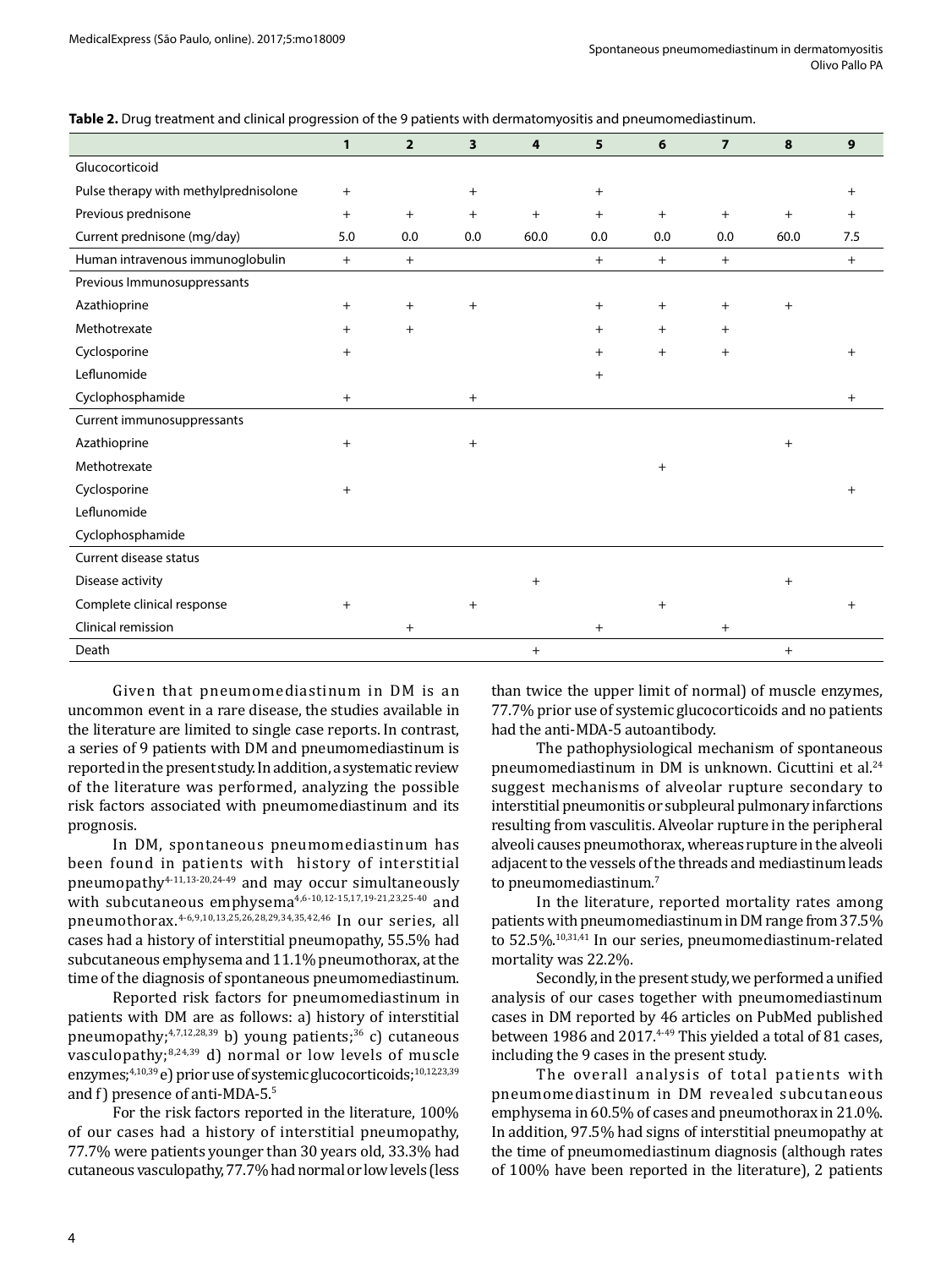reported no interstitial or non-interstitial pneumopathy.22,27 However, this evaluation was performed using simple chest X-rays and not thin-section computed tomography, where the latter exam has greater sensitivity and specificity for evaluating interstitial pneumopathy.

Based on the risk factors for pneumomediastinum described in the literature, the overall evaluation of all cases revealed: a) history of interstitial pneumopathy in 97.5% (77/79); b) young patients (< 30 years according to the WHO) in 31.5% (23/73); c) cutaneous vasculopathy (presence of Raynaud's phenomenon, digital ulcers, and digital necrosis) in 34.2% (26/76); d) normal or relatively low serum levels of muscle enzymes in 72.2% (57/79); e) prior use of glucocorticoid in 83.5% (66/79); and f) presence of anti-MDA-5 in 45.5% (10/22). Based on their presence in > 50% of patients, risk factors for pneumomediastinum in DM are: history of interstitial pneumopathy, normal or low levels of muscle enzymes, systemic use of glucocorticoid, young age and cutaneous vasculopathy. Regarding the presence of autoanti-MDA-5, (not performed in the majority of patients in previous studies), results were negative for all 9 patients in the present series. By contrast, 90.2% (10/11) positivity was reported in a study of Chinese patients [5], representing a risk factor in this group.

On the overall analysis, mortality rate was 29.2% (21/72), where deaths were associated with severity of interstitial pneumopathy and the presence of subcutaneous emphysema and pneumothorax.<sup>4-16</sup>

Finally, there is no established treatment for pneumomediastinum in DM, but vital support is the most important management approach. In the studies reviewed, approaches included use of systemic glucocorticoids and most currently available immunosuppressants, with different efficacy rates.4-49 A biological agent (rituximab) was used in only one case, and considered effective. However, based on our criteria, this efficacy is questionable, because the agent was used together with methylprednisolone and cyclophosphamide, leading to improvement of the disease in the first week of treatment.<sup>42</sup>

The overall analysis showed that: 1) the risk factors associated with pneumomediastinum are history of interstitial pneumopathy, normal or low levels of muscle enzymes, previous use of systemic glucocorticoid, and the presence of anti-MDA-5 (in Chinese patients); 2) more than 50% of patients presented with subcutaneous emphysema; and 3) mortality risk is high and determined by the severity of the interstitial lung disease.

#### **■ SUMMARY**

Pneumomediastinum is a rare complication in patients with DM associated with interstitial pneumopathy. Our case series revealed that the complication can be accompanied by subcutaneous emphysema and pneumothorax and is associated with a high mortality rate.

#### **■ AUTHOR CONTRIBUTION**

P A Olivo Pallo: planning, reviewing literature, executing and writing the present article

S K Shinjo: planning, executing and writing the present article

### **■ CONFLICT OF INTEREST**

Authors declare no conflict of interest.

#### **■ ACKNOWLEDGEMENTS**

Federico Foundation and Fundação Faculdade de Medicina to S.K.S.

# **PNEUMOMEDIASTINO ESPONTÂNEO NA DERMA-TOMIOSITE: UMA SÉRIE DE CASOS E REVISÃO DE LITERATURA**

**OBJETIVOS**: Descrever série de casos de pneumomediastino espontâneo em portadores de dermatomiosite e revisar a literatura.

**MÉTODOS**: Trata-se de série de casos, único centro, relatando 9 pacientes com pneumomediastino e dermatomiosite definida, acompanhados de 2005 a 2017.

**RESULTADOS**: A mediana da idade dos pacientes foi de 33 anos. Sintomas constitucionais estavam presentes em 88,8% dos pacientes. Houve acometimento cutâneo e pulmonar em todos os casos, acometimento das articulações em 11,1%, trato gastrointestinal em 44,4% e musculatura em 77,7% dos pacientes. Enfisema subcutâneo foi observado em 55,5% e pneumotórax em 11,1%, respectivamente. A fraqueza muscular foi observada em 77,7% dos casos, com um nível médio de creatinofosfoquinase sérica de 124U/L. Com base nos resultados da revisão da literatura, a análise geral mostrou que: os fatores de risco associados ao pneumomediastino espontâneo foram: história de pneumopatia intersticial, níveis normais ou baixos de enzimas musculares, uso prévio de glicocorticoide sistêmico; >50% dos pacientes tiveram enfisema subcutâneo; houve alta mortalidade como consequência da gravidade da doença pulmonar intersticial.

**CONCLUSÕES**: Nossa série de casos revelou que o pneumomediastino é uma complicação rara na dermatomiosite e que ocorre em pacientes com história de pneumopatia intersticial e pode ser acompanhada por enfisema subcutâneo e pneumotórax.

**PALAVRAS-CHAVE:** Dermatomiosite; miosite; pneumomediastino; pneumopatia.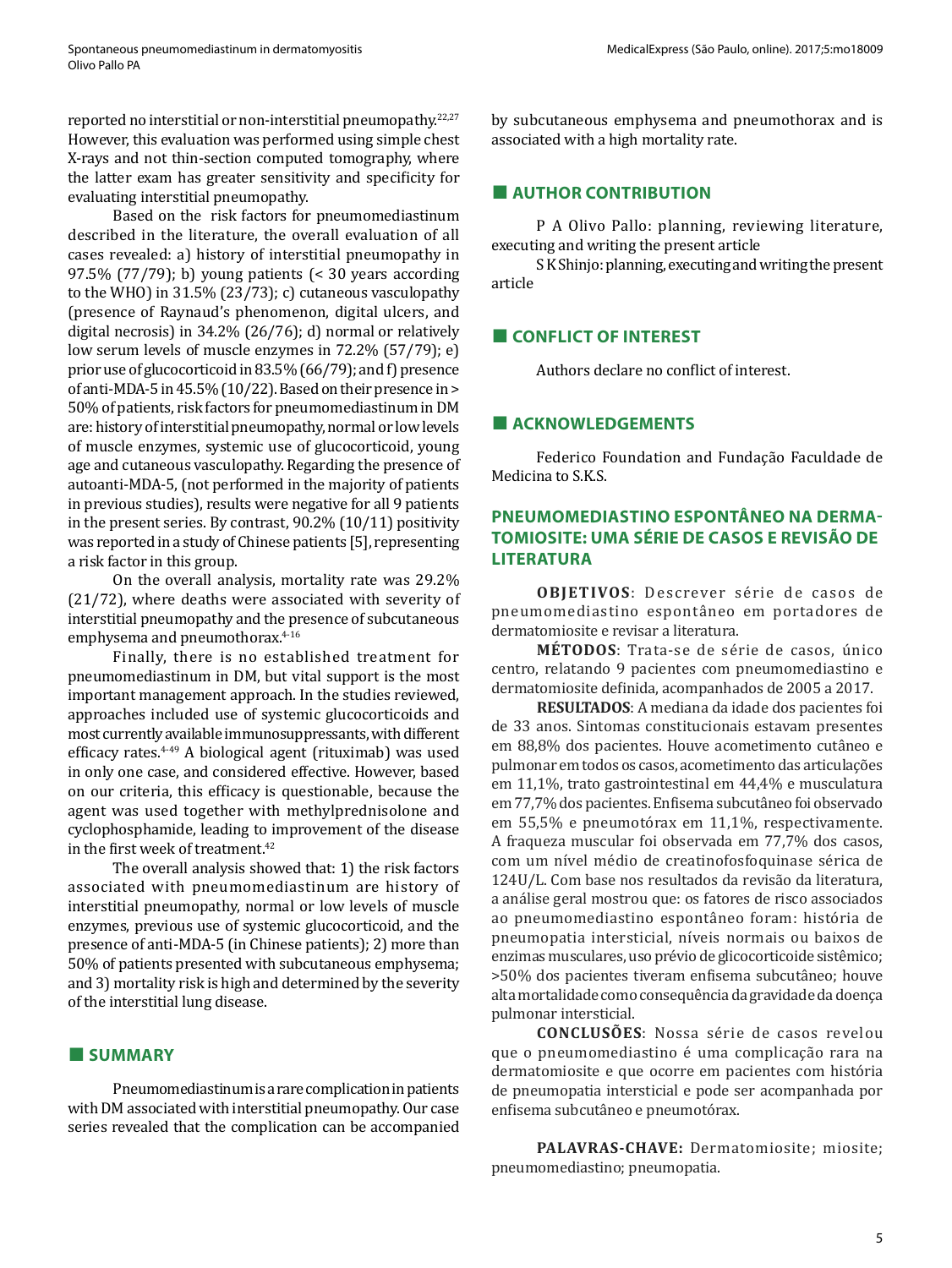### **■ REFERENCES**

- 1. Dalakas MC. Inflammatory muscle diseases. N Engl J Med. 2015;373(4):393-4. DOI:10.1056/NEJMc1506827.
- 2. Bohan A, Peter JB. Polymyositis and dermatomyositis (second of two parts). N Engl J Med. 1975;292(8):403-7.DOI:10.1056/ NEJM197502202920807
- 3. Souza FHC, Levy-Neto M, Shinjo SK. Adult dermatomyositis: experience of a Brazilian tertiary care center. Rev Bras Reumatol. 2012;52(6):897- 902. DOI:10.1590/S0482-50042012000600008
- 4. De Toro Santos FJ, Verea-Hernando H, Montero C, Blanco-Aparicio M, Torres Lanzas J, Pombo Felipe F. Chronic pneumomediastinum and subcutaneous emphysema: association with dermatomyositis. Respiration. 1995;62(1):53-6. DOI:10.1159/000196390
- 5. Ma X, Chen Z, Hu W, Guo Z, Wang Y, [Kuwana M](https://www.ncbi.nlm.nih.gov/pubmed/?term=Kuwana%20M%5BAuthor%5D&cauthor=true&cauthor_uid=26149923), et al. Clinical and serological features of patients with dermatomyositis complicated by spontaneous pneumomediastinum. Clin Rheumatol. 2016;35(2):489- 93. DOI:10.1007/s10067-015-3001-3.
- 6. Le Goff B, Cherin P, Cantagrel A, Gayraud M, Hachulla E, [Laborde F,](https://www.ncbi.nlm.nih.gov/pubmed/?term=Laborde%20F%5BAuthor%5D&cauthor=true&cauthor_uid=19116970) et al. Pneumomediastinum in interstitial lung disease associated with dermatomyositis and polymyositis. Arthritis Rheum. 2009;61(1):108- 18. DOI:10.1002/art.24372.
- 7. Nagai Y, Ishikawa O and Miyachi Y. Pneumomediastinum and subcutaneous emphysema associated with fatal interstitial pneumonia in dermatomyositis. J Dermatol. 1997;24(7):482-4.
- 8. Kono H, Inokuma S, Nakayama H, Suzuki M. Pneumomediastinum in dermatomyositis: association with cutaneous vasculopathy. Ann Rheum Dis. 2000;59(5):372-6. DOI:10.1136/ard.59.5.372
- 9. Kobayashi N, Takizawa H, Sugiyama H, Dohi M, [Ishii A](https://www.ncbi.nlm.nih.gov/pubmed/?term=Ishii%20A%5BAuthor%5D&cauthor=true&cauthor_uid=2681909), [Ohta K,](https://www.ncbi.nlm.nih.gov/pubmed/?term=Ohta%20K%5BAuthor%5D&cauthor=true&cauthor_uid=2681909) et al. A case of dermatomyositis which rapidly developed to respiratory failure in the presence of pneumomediastinum. Nihon Kyobu Shikkan Gakkai Zasshi. 1989;27(7):848-54.
- 10. Matsuda Y, Tomii M, Kashiwazaki S. Fatal pneumomediastinum in dermatomyositis without creatine kinase elevation. I[ntern Med](https://www.ncbi.nlm.nih.gov/pubmed/8312664). 1993;32(8):643-7. DOI:10.2169/internalmedicine.32.643
- 11. Santiago MB, Chalhoub M, Pereira ST. Amyopathic dermatomyositis complicated by interstitial pulmonary disease and pneumomediastinum. J Rheumatol. 1998;25(10):2042-3.
- 12. Yamanishi Y, Maeda H, Konishi F, Hiyama K, [Yamana S](https://www.ncbi.nlm.nih.gov/pubmed/?term=Yamana%20S%5BAuthor%5D&cauthor=true&cauthor_uid=10092167), [Ishioka S](https://www.ncbi.nlm.nih.gov/pubmed/?term=Ishioka%20S%5BAuthor%5D&cauthor=true&cauthor_uid=10092167), [et](https://www.ncbi.nlm.nih.gov/pubmed/?term=Yamakido%20M%5BAuthor%5D&cauthor=true&cauthor_uid=10092167) al. Dermatomyositis associated with rapidly progressive fatal interstitial pneumonitis and pneumomediastinum. Scand J Rheumatol. 1999;28(1):58-61.
- 13. Powell C, Kendall B, Wernick R, Heffner JE. A 34-year-old man with amyopathic dermatomyositis and rapidly progressive dyspnea with facial swelling. Diagnosis: pneumomediastinum and subcutaneous emphysema secondary to amyopathic dermatomyositis-associated interstitial lung disease. Chest. 2007;132(5):1710-3. DOI:10.1378/ chest.07-0286
- 14. Ye Q, Zhang L, Tian X, Shi J. Exacerbation of pneumomediastinum after air travel in a patient with dermatomyositis. Aviat Space Environ Med. 2011;82(7):734-6. DOI:10.3357/ASEM.2951.2011
- 15. Saraya T, Tanaka Y, Ohkuma K, Sada M, [Tsujimoto N,](https://www.ncbi.nlm.nih.gov/pubmed/?term=Tsujimoto%20N%5BAuthor%5D&cauthor=true&cauthor_uid=22449688) [Takizawa H,](https://www.ncbi.nlm.nih.gov/pubmed/?term=Takizawa%20H%5BAuthor%5D&cauthor=true&cauthor_uid=22449688) [et](https://www.ncbi.nlm.nih.gov/pubmed/?term=Goto%20H%5BAuthor%5D&cauthor=true&cauthor_uid=22449688) al. Intern Med. 2012;51(6):677. DOI:10.2169/internalmedicine.51.6903
- 16. Onishi S, Ono F, Hasegawa H, Yasukawa M. Pneumomediastinum and Massive Subcutaneous Emphysema Associated with Dermatomyositis. Intern Med. 2012;51(24):3449-50. DOI:10.2169/ internalmedicine.51.8840
- 17. Sandhya P, Keshava SN, Danda D, Padhan P, Mathew J, Gibikote S. Pneumorrhachis and pneumomediastinum in connective tissue disease-related interstitial lung disease: case series from a tertiary care teaching hospital in South India. Rheumatol Int. 2012;32(5):1415-9. DOI:10.1007/s00296-011-1862-6
- 18Bousquet E, Rolland Y, Bon E, Cantagrel A, Tubery M, Murris M, [Didier A,](https://www.ncbi.nlm.nih.gov/pubmed/?term=Didier%20A%5BAuthor%5D&cauthor=true&cauthor_uid=8817759) [Maziéres B](https://www.ncbi.nlm.nih.gov/pubmed/?term=Mazi%C3%A9res%20B%5BAuthor%5D&cauthor=true&cauthor_uid=8817759). Pneumomediastinum, a rare complication of dermatomyositis. Report of a case. Rev Rheum Engle. 1997;63(6):457-9.
- 19. Dogra S, Suri D, Shah R, Rawat A, Singh S, Sodhi KS. Spontaneous pneumomediastinum: a rare complication of juvenile dermatomyositis.

Int J Rheum Dis. 2012;15(5):e131-3. DOI:10.1111/j.1756- 185X.2011.01603.x

- 20. Bradley JD. Spontaneous pneumomediastinum in adult dermatomyositis. Ann Rheum Dis. 1986;45(9):780-2. DOI:10.1136/ ard.45.9.780
- 21. Carmody E, McNicholl J, Chadwick G, Bresnihan B, Fitzgerald MX. Prolonged spontaneous pneumomediastinum in adult dermatomyositis. Ann Rheum Dis. 1987;46(7):566-8. DOI:10.1136/ ard.46.7.566-a
- 22. Gayraud M, Lhote F, Valeyre D, Kemeny JL, Khellaf M, Battesti JP. Pneumothorax and pneumomediastinum associated with dermatomyositis. Ann Med Intern (Paris). 1989;140(6):490-1.
- 23. Isfer RS, Nakao SK, Cernea SS. Dermatomyositis associated with pneumomediastinum and subcutaneous cellular tissue emphysema. Br J Rheumatol. 1994;33(11):1092.
- 24. Cicuttini FM, Fraser KJ. Recurrent pneumomediastinum in adult dermatomyositis. J Rheumatol. 1989;16(3):384-6.
- 25. Romanelli PR, Bastos ME, Zerbini CA. Late diagnosis of juvenile dermatomyositis with spontaneous pneumothorax, pneumomediastinum, and subcutaneous emphysema. Rev Paul Med. 1997;108(1):45-8.
- 26. Jansen TL, Barrera P, van Engelen BG, Cox N, Laan RF, van de Putte LB. Dermatomyositis with subclinical myositis and spontaneous pneumomediastinum with pneumothorax: case report and review of the literature. Clin Exp Rheumatol. 1989;16(6):733-5.
- 27Satomi K, Michibata T, Iizuka H, Hukuda H, Miyashita T. Recurrent pneumomediastinum in the course of interstitial pneumonia associated with dermatomyositis. Nihon Kokyuki Gakkai Zasshi. 1989;36(11):984-8.
- 28. Jang KA, Kim SH, Choi JH, Sung KJ, [Moon KC](https://www.ncbi.nlm.nih.gov/pubmed/?term=Moon%20KC%5BAuthor%5D&cauthor=true&cauthor_uid=10091485), [Koh JK.](https://www.ncbi.nlm.nih.gov/pubmed/?term=Koh%20JK%5BAuthor%5D&cauthor=true&cauthor_uid=10091485) Subcutaneous emphysema with spontaneous pneumomediastinum and pneumothorax in adult dermatomyositis. J Dermatol. 1999;26(2):125-7. DOI:10.1111/j.1346-8138.1999.tb03524.x
- 29. Hamamoto Y, Takahashi H, Matsunaga T, Murakami R, [Kawahito](https://www.ncbi.nlm.nih.gov/pubmed/?term=Kawahito%20Y%5BAuthor%5D&cauthor=true&cauthor_uid=11155594)  [Y](https://www.ncbi.nlm.nih.gov/pubmed/?term=Kawahito%20Y%5BAuthor%5D&cauthor=true&cauthor_uid=11155594), [Tokuno T,](https://www.ncbi.nlm.nih.gov/pubmed/?term=Tokuno%20T%5BAuthor%5D&cauthor=true&cauthor_uid=11155594) et al. A case of dermatomyositis associated with asymptomatic pneumomediastinum. Nihon Rinsho Meneki Gakkai Kaishi. 1989;21:213-9.
- 30. Nonomura Y, Koike R, Nishio J, Tsubata R, Kohsaka H, Kubota T, Miyasaka N. A case of dermatomyositis complicated with pneumomediastinum that was successfully treated with cyclosporin A. Ryumachi. 2001;41(3):653-8.
- 31. Barvaux VA, Van Mullem X, Pieters TH, Houssiau FA. Persistent pneumomediastinum and dermatomyositis: a case report and review of the literature. Clin Rheumatol. 2001;20(5):359-61.
- 32. Kuroda T, Morikawa H, Satou T, Tanabe Y, [Murakami S,](https://www.ncbi.nlm.nih.gov/pubmed/?term=Murakami%20S%5BAuthor%5D&cauthor=true&cauthor_uid=12605318) [Ito S](https://www.ncbi.nlm.nih.gov/pubmed/?term=Ito%20S%5BAuthor%5D&cauthor=true&cauthor_uid=12605318), et al. A case of dermatomyositis complicated with pneumomediastinum successfully treated with cyclosporin A. Clin Rheumatol. 2003;22(1):45- 8. DOI:10.1007/s10067-002-0675-0
- 33. De Maupeou F, Chiavassa-Gandois H, Giron J, Zabraniecki L, [Sans N](http://www.myobase.org/index.php?lvl=author_see&id=9008306), [Fournie B,](http://www.myobase.org/index.php?lvl=author_see&id=6363906) [et](http://www.myobase.org/index.php?lvl=author_see&id=8718906) al. Pneumomédiastin spontané et dermatomyosite: approche physiopathologique par l'imagerie. Rev Mal Respir. 2003;20:965-8.
- 34. Tong SQ, Shi XH, Su JM, Zhao Y, Zhang FC. Clinical analysis of pneumomediastinum complicated in polymyositis and dermatomyositis. Zhonghua Yi Xue Za Zhi. 2003;86(9):624-7.
- 35. Terao M, Ozawa K, Inui S, Murota H, Yokomi A, Itami S. A case of dermatomyositis complicated with pneumomediastinum. Mod Rheumatol. 2007;17(2):156-9. DOI:10.1007/s10165-006-0556-5
- 36. Korkmaz C, Ozkan R, Akay M, Hakan T. Pneumomediastinum and subcutaneous emphysema associated with dermatomyositis. Rheumatology. 2001;40(4):476-8. DOI:10.1093/rheumatology/40.4.476
- 37. Yoshida K, Kurosaka D, Kingetsu I, Hirai K, Yamada A. Pneumomediastinum in dermatomyositis itself is not a poor prognostic factor: report of a case and review of the literature. Rheumatol Int. 2008;28(9):913-7. DOI:10.1007/s00296-008-0548-1
- 38. Shimamoto K, Ozaki Y, Amuro H, Son Y, [Ota-Imamura M,](https://www.ncbi.nlm.nih.gov/pubmed/?term=Ota-Imamura%20M%5BAuthor%5D&cauthor=true&cauthor_uid=18311043) [Tanijiri T,](https://www.ncbi.nlm.nih.gov/pubmed/?term=Tanijiri%20T%5BAuthor%5D&cauthor=true&cauthor_uid=18311043) et al. Three cases of polymyositis/dermatomyositis complicated by pneumomediastinum. Nihon Rinsho Meneki Gakkai Kaishi. 2008;31(1):56-61. DOI:10.2177/jsci.31.56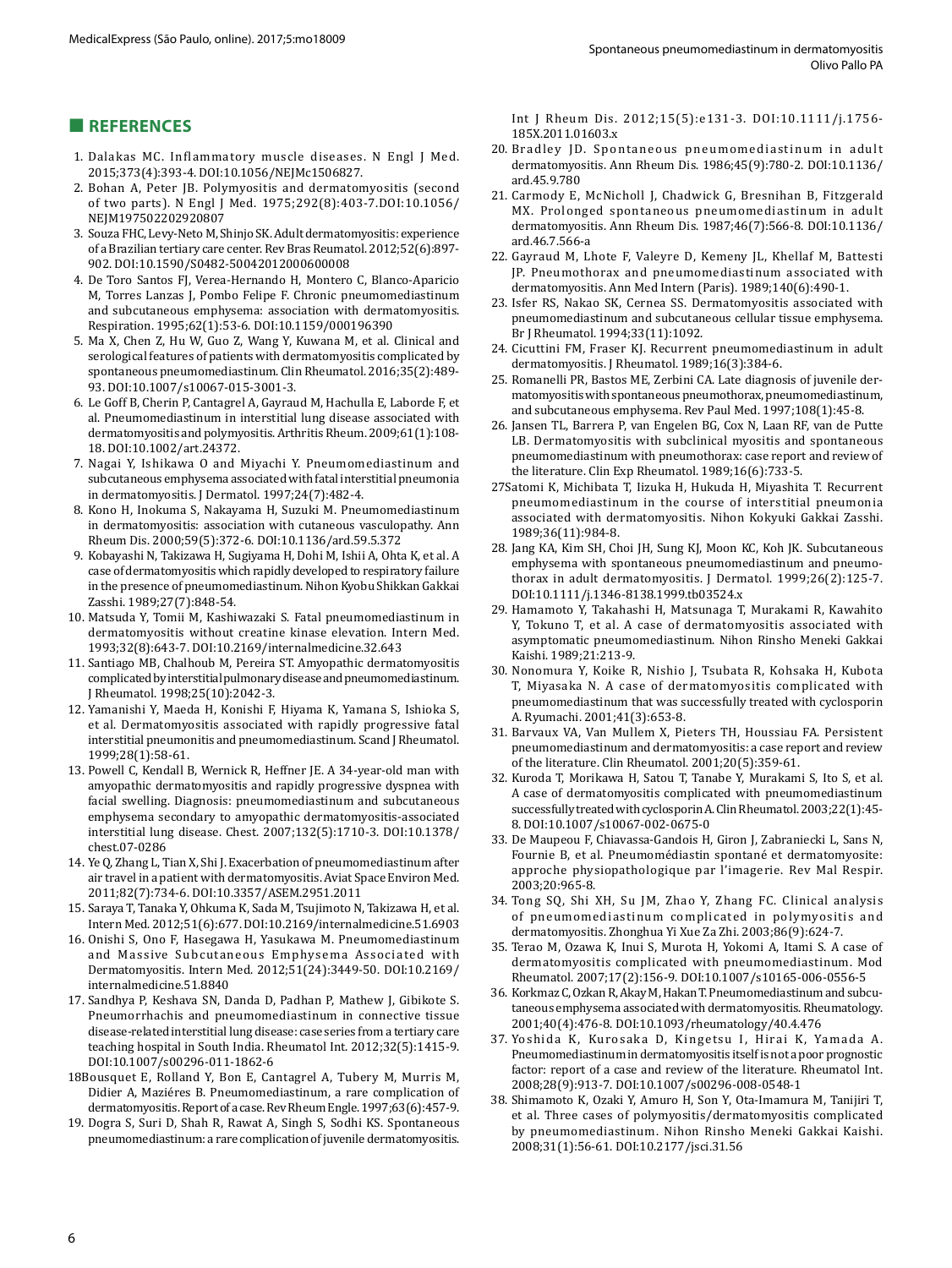- 39. Kim HJ, Hong YK, Yoo WH Dermatomyositis, complicated with pneumomediastinum, successfully treated with cyclosporine A: a case report and review of literature. Rheumatol Int. 2009;29(9):1101-4. DOI:10.1007/s00296-008-0822-2.
- 40.Park SH, Kum YS, Kim KC, Choe JY, Park SH, Kim SK. Pneumomediastinum and subcutaneous emphysema secondary to amyopathic dermatomyositis with cryptogenic organizing pneumonia in invasive breast cancer: a case report and review of literature. Rheumatol Int. 2009;29(10):1231-5. DOI:10.1007/s00296-008-0808-0.
- 41. Masrouha KZ, Kanj N, Uthman I. Late-onset pneumomediastinum in dermatomyositis. Rheumatol Int. 2009;30(2):291-2. DOI:10.1007/ s00296-009-0880-0..
- 42. Lee MA, Hutchinson DG. Spontaneous pneumomediastinum secondary to refractory dermatomyositis successfully treated with rituximab. Clin Rheumatol. 2010;29(8):945-6. DOI:10.1007/s10067-010-1399-1.
- 43. Kartik S, Bhakuni DS, Shanmuganandan K. Continuous diaphragm sign in amyopathic dermatomyositis. Joint Bone Spine. 2013;80(1):102-3. DOI:10.1016/j.jbspin.2012.06.024..
- 44. Rodrigues AJ, Jacomelli M, Scordamaglio PR, Figueiredo VR. Rodrigues AJ, Jacomelli M, et al. Spontaneous pneumomediastinum associated with laryngeal lesions and tracheal ulcer in dermatomyositis. Rev Bras Reumatol. 2012;52(5):798-9. DOI:10.1590/S0482- 50042012000500014.
- 45. Cozzani E, Cinotti E, Felletti R, Pelucco D, [Rebora A,](https://www.ncbi.nlm.nih.gov/pubmed/?term=Rebora%20A%5BAuthor%5D&cauthor=true&cauthor_uid=24004107) [Parodi A.](https://www.ncbi.nlm.nih.gov/pubmed/?term=Parodi%20A%5BAuthor%5D&cauthor=true&cauthor_uid=24004107) Amyopathic dermatomyositis with lung involvement responsive to mycophenolate mofetil. Immunopharmacol Immunotoxicol. 2013;35(6):687-92. DOI:10.3109/08923973.2013.833624
- 46. Alexander J, Packham S, Warwick G, Mohan Das L. Spontaneous pneumomediastinum: an unusual but serious complication of dermatomyositis. BMJ Case Rep. ;2014:pii: bcr2014206787. DOI:10.1136/bcr-2014-206787
- 47. Gallardo N, Valenzuela O, Ibáñez S. Neumomediastino y necrosis cutánea en asociación a dermatomiositis: presentación de un caso clínico y revisión de la literatura. Rev Med Chil. 2015;143(1):120-3. DOI:10.4067/S0034-98872015000100017
- 48. Labbardi W, Hali F, Chiheb S. Pneumomédiastin spontané révélatour d'une dermatomyosite. Presse Med. 2016;45:940-3. Presse Med. 2016;45(10):940-943. DOI:10.1016/j.lpm.2016.06.002
- 49. Majdoub S, Zemni H, Zaghouani H, Ben Salem HH, [Amara](https://www.ncbi.nlm.nih.gov/pubmed/?term=Amara%20H%5BAuthor%5D&cauthor=true&cauthor_uid=27200145) H, [Bakir](https://www.ncbi.nlm.nih.gov/pubmed/?term=Bakir%20D%5BAuthor%5D&cauthor=true&cauthor_uid=27200145)  D, [Kraeim](https://www.ncbi.nlm.nih.gov/pubmed/?term=Kraeim%20C%5BAuthor%5D&cauthor=true&cauthor_uid=27200145) C. Pneumomédiastin au cours d'une dermatomyosite, une entité rare: à propos d'un cas. Pan Afr Med J. 2016;23:40. DOI:10.11604/pamj.2016.23.40.7986.
- 50. Gerami P, Schope JM, McDonald L, Alling HW, Sontheimer RD. A systematic review of adult-onset clinically amyopathic dermatomyositis (dermatomyositis sine myositis): a missing link within the spectrum of the idiopathic inflammatory myopathies. J Am Acad Dermatol. 2006;54(4):597-613. DOI:10.1016/j.jaad.2005.10.041
- 51. Medical Research Council: Aids to the investigation of peripheral nerve injuries. War Memorandun No 7, 2. Ed. London: Her Majesty's Stationery Office, 1943.
- 52. Cruellas MG, Viana V dos S, Levy-Neto M, Souza FH, Shinjo SK. Myositisspecific and myositis-associated autoantibody profiles and their clinical associations in a large series of patients with polymyositis and dermatomyositis. Clinics. 2013;68(7):909-14. DOI:10.6061/ clinics/2013(07)04
- 53. Borges IBP, Silva MG, Shinjo SK. Prevalence and reactivity of anti-melanoma differentiation associated gene-5 (anti-MDA-5) autoantibody in Brazilian patients with dermatomyositis. An Braz Dermatol (accepted).